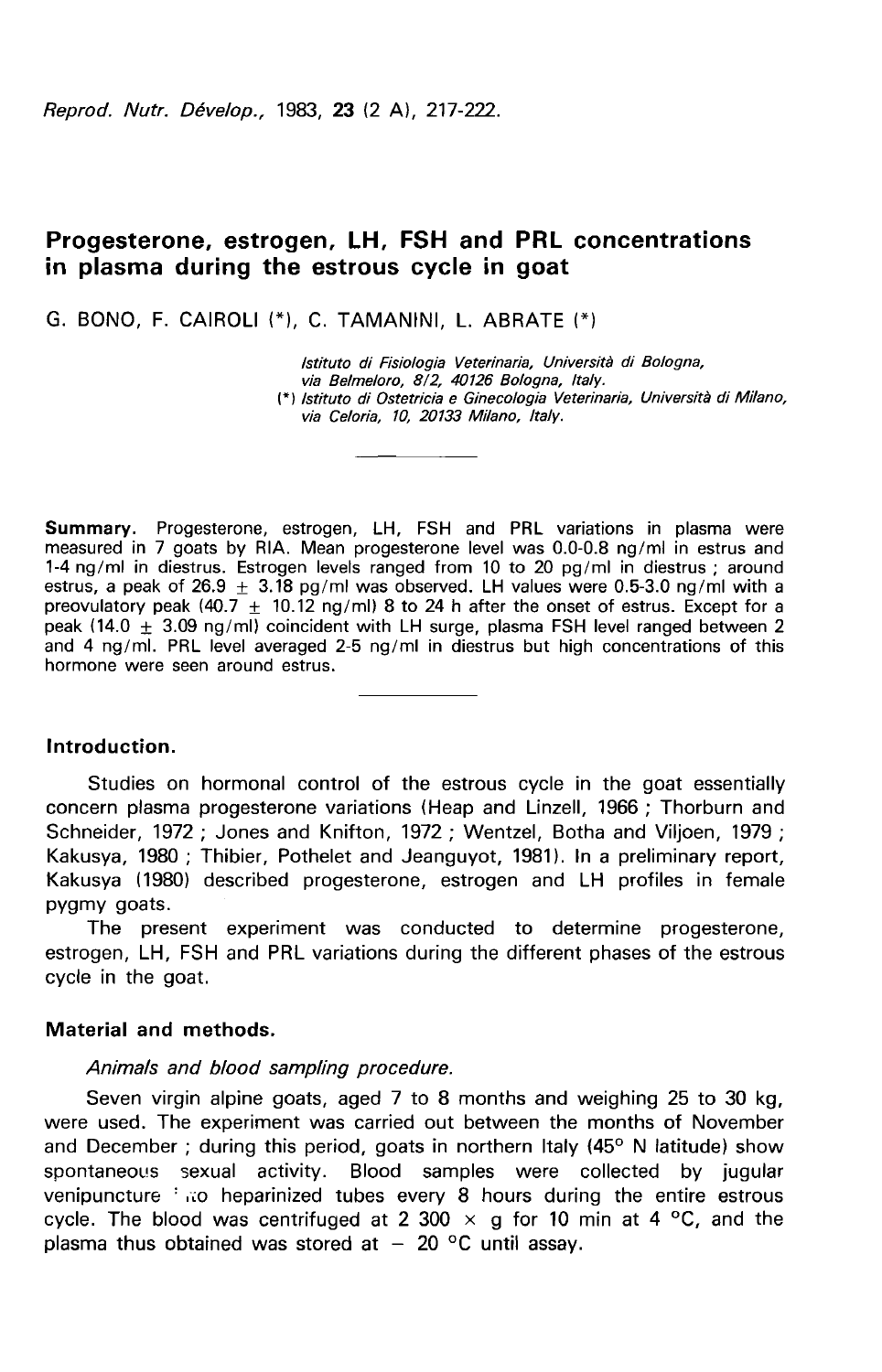## Detection of estrus.

At every blood sampling, we looked for estrus by examining the external genitalia and the secretion from the vulva of the goats. Furthermore, behavioural patterns, sexual receptivity and interest in the buck were noted.

## Hormone assays.

Progesterone. - Progesterone was determined by radioimmunoassay as described by Seren, Leopold and Bolelli (1974). The antiserum, raised in a rabbit to 11a-hydroxyprogesterone-hemisuccinate-BSA, was used at a dilution at 1:12 000. Cross-reactions of other steroids were (in  $%$ ) : 11 $x$ -hydroxyprogesterone :  $83.3 : 11\beta$ -hydroxyprogesterone :  $15.7 : 21$ -hydroxyprogesterone :  $4.0$  ;  $17\alpha$ -hydroxyprogesterone : 1.7 :  $20\alpha$ -dihydroprogesterone : < 0.1. Assay sensitivity, defined as the mass of hormone required to suppress binding of the labelled hormone to 90 % of the binding achieved with no hormone added (B/Bo), was 21.9  $\pm$  0.74 (SEM) pg/tube. The recovery of [1, 2, 6, 7]<sup>-3</sup>H pro-<br>gesterone was 84.77 + 1.21 %. The blank value obtained by extracting an equal amount of double-distilled water, under the same plasma conditions, was  $< 0.01$  ng/ml.

Estrogens. ― Estrogens were determined by RIA as described by Seren, Leopold and Bolelii (1974). The antiserum was raised in a rabbit to estriol-16,17-disuccinate-BSA and used at a dilution of 1:9 000. The values reported were regarded as total estrogen concentrations because this antibody showed the following cross-reactions (%): estradiol-17 $\beta$ : 100; estrone: 92.5; estriol: 58.1; estradiol-17 $\alpha$  : 51.5. Assay sensitivity was 7.8  $\pm$  0.53 pg/tube for estradiol-17 $\beta$ . cross-reactions (%). estradiol-17 $\beta$ . 100, estrone 32.5, estrior. 36.1,<br>estradiol-17 $\alpha$ : 51.5. Assay sensitivity was 7.8  $\pm$  0.53 pg/tube for estradiol-17 $\beta$ .<br>Recovery of [2, 4, 6, 7]-<sup>3</sup>H estradiol-17 $\beta$  was 79.29 value obtained was  $7.2 \pm 0.53$  pg/ml.

Hypophyseal hormones.  $-$  LH, FSH and PRL were quantified by a double antibody radioimmunoassay previously validated in this laboratory (Bono, Gaiani and Chiesa, 1980 ; Bono, Gaiani and Seren, 1980). Because of the unavailability of caprine hypophyseal hormones, ovine standard references were used.

 $-LH$ : LH was determined by using an antiovine-LH serum (NIH-LH-S20) diluted 1:80 000 with 0.05 M EDTA-PBS 0.1 % BSA containing 1.5 % RGG, pH 7.5. Labelled antigen was obtained by radioiodinating purified ovine LH (LER-1374A). Specific activity of the  $1251$ -labelled antigen was 62.5  $\mu$ Ci/ $\mu$ g. A preparation (NIH-LH-S20) was used for the standard curve. Assay sensitivity was<br>54 pg/tube.

 $-$  FSH : An antibovine-FSH serum and a purified bFSH for iodination were used. Both the antiserum and the purified bFSH were kindly supplied by Dr. b4 pg/tube.<br>— *FSH :* An antibovine-FSH serum and a purified bFSH for iodination were<br>used. Both the antiserum and the purified bFSH were kindly supplied by Dr.<br>Cheng. The specific activity of the labelled hormone was 40. values were expressed in ng equivalents of LER-1976-A2. Assay sensitivity was 30 pg/tube.<br>- *PRL*: An heterologous radioimmunoassay using an anti-bPRL (NIH-P-

B1) serum diluted 1:80 000 was developed. Purified oPRL (LER 860-2) was used for pg/tube.<br>
- *PRL :* An heterologous radioimmunoassay using an anti-bPRL (NIH-P-<br>
B1) serum diluted 1:80 000 was developed. Purified oPRL (LER 860-2) was used<br>
for radioiodination ; specific activity was 100 μCi/μg. Th 860-2) was used as the reference standard. Assay sensitivity was 140 pg/tube. The interassay coefficient of variation  $(CV)$  was  $<$  15 %.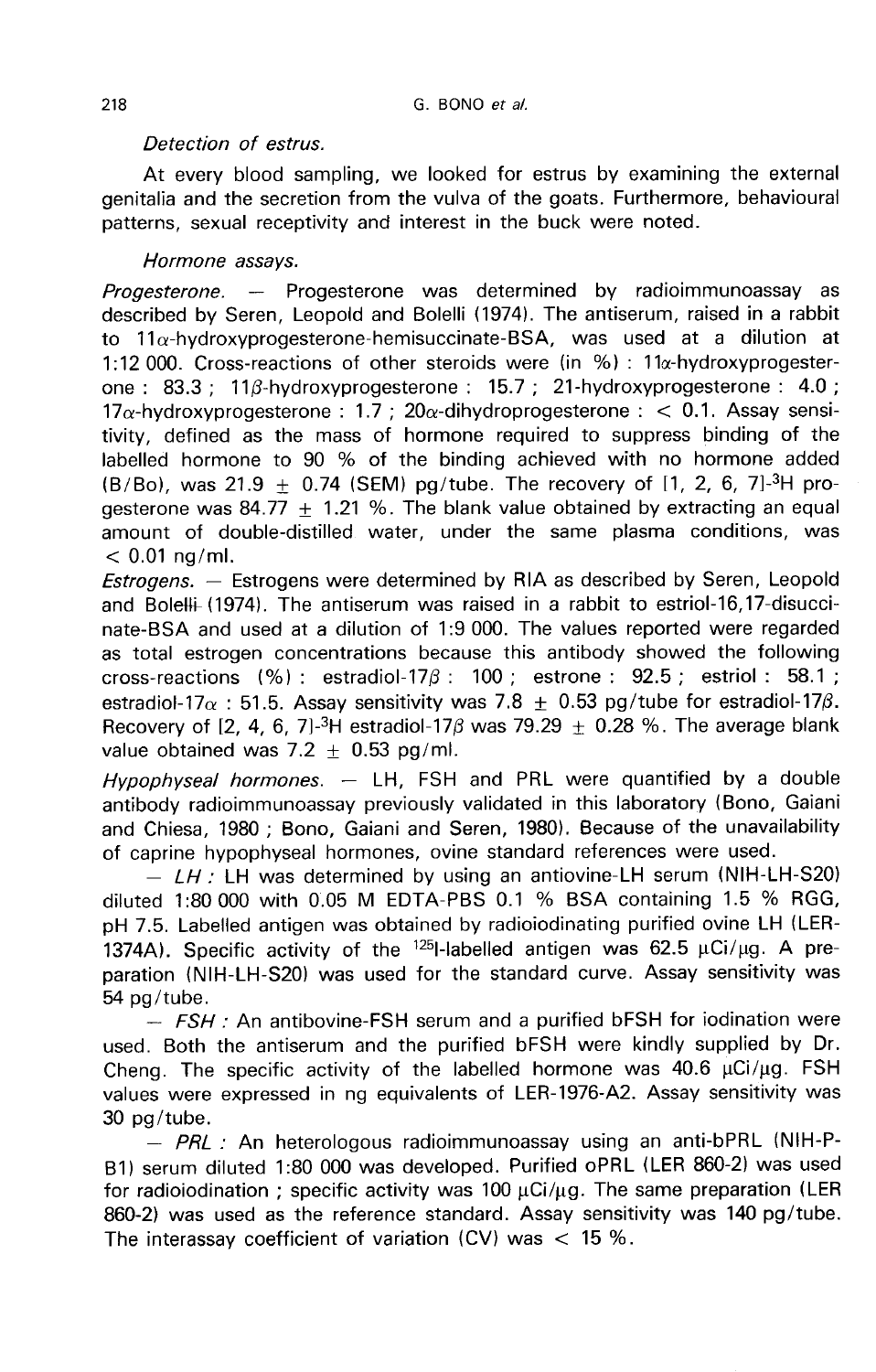The reliability of the LH, FSH and PRL heterologous assays was assessed by :  $a$ ) comparing the inhibition curves for the oPRL reference standard and PRL  $\overline{p}$  in different amounts (6.25-200  $\mu$ I) of caprine plasma (parallelism was always satisfactory) ; b) recovering known amounts (100, 250, 500, 1 000 pg) of hypophyseal hormones added to caprine plasma ; regression analysis gave correlation coefficients of 0.988, 0.922 and 0.987 for LH, FSH and PRL, respectively, and c) estimating intraassay precision by measuring PRL concentrations in three caprine plasma pools.

### Results.

Mean variations of plasma progesterone, total estrogen, LH, FSH and PRL observed in 7 goats during the 10 days preceding and following ovulatory LH peak are shown in figure 1.

Mean plasma progesterone values during diestrus ranged between 1 and 4 ng/ml. Between the 80th and 56th hour before LH ovulatory peak, plasma progesterone levels suddenly decreased, remained lower than 1 ng/ml for about 6 days and then gradually increased to typical diestrous values. The plasma progesterone drop occurred 24 to 48 h before behavioural estrus, whose length varied between 32 and 40 h.

Mean basal estrogen levels ranged between 10 and 19 pg/ml during the estrous cycle. About 60 h before LH peak and simultaneously with progesterone drop, there was an increase in these plasma estrogen concentrations ; maximal levels were observed during LH peak  $(26.9 + 3.18 \text{ pg/ml})$ .

Except during estrus, when there was a remarkable rise in all the animals just after the rapid progesterone decrease and estrogen increase, mean basal LH levels were low (0.5-3.0 ng/ml) during the entire cycle. The LH levels returned to basal concentrations after 16 h ; maximal levels were 40.7  $\pm$  10.12 ng/ml. The interval between sexual receptivity and LH surge averaged 8 to 24 h.

Plasma FSH levels ranged between 2 and 4 ng/ml. During the period between the 60 hrs preceding and the 150 hrs following LH peak, plasma FSH variations were more pronounced. FSH peak  $(14.0 + 3.09 \text{ ng/ml})$  was temporarily simultaneous with LH peak.

Mean basal PRL levels averaged 2-5 ng/ml. Between the 32 hrs preceding and the 80 hrs following LH peak, PRL reached concentrations 5 to 10 and, in some cases, 20 times higher than basal levels. In 5 out of 7 goats, the maximal peak (46,8  $+$  17.2 ng/ml) coincided with the LH peak. In the other two animals, no significant variation in this hormone was seen.

### Discussion.

The progesterone patterns we observed during the caprine estrous cycle were similar to those reported by Thorburn and Schneider (1972), Jones and Knifton (1972), Wentzel, Botha and Viljoen (1979) and Thibier, Pothelet and Jeanguyot (1981).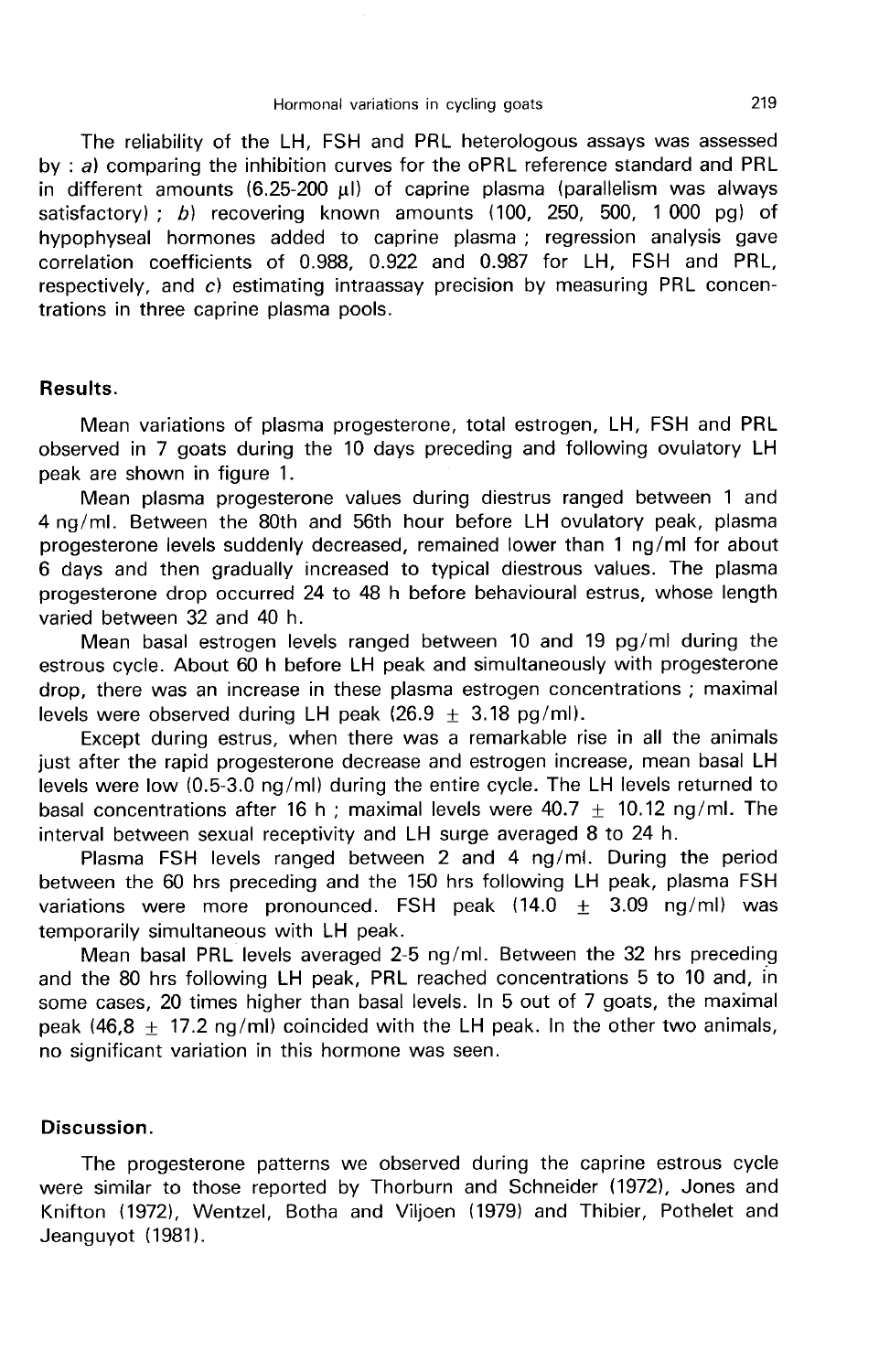

FIG. 1. - Mean variations in plasma progesterone, estrogens, LH, FSH and PRL during the 240-hour period preceding and following LH peak in 7 goats.

These patterns are characterized by high plasma levels in diestrus and low plasma levels during estrus. A preovulatory estrogen peak was observed in all animals within 48 h before LH surge ; maximal values averaged 20-50 pg/ml.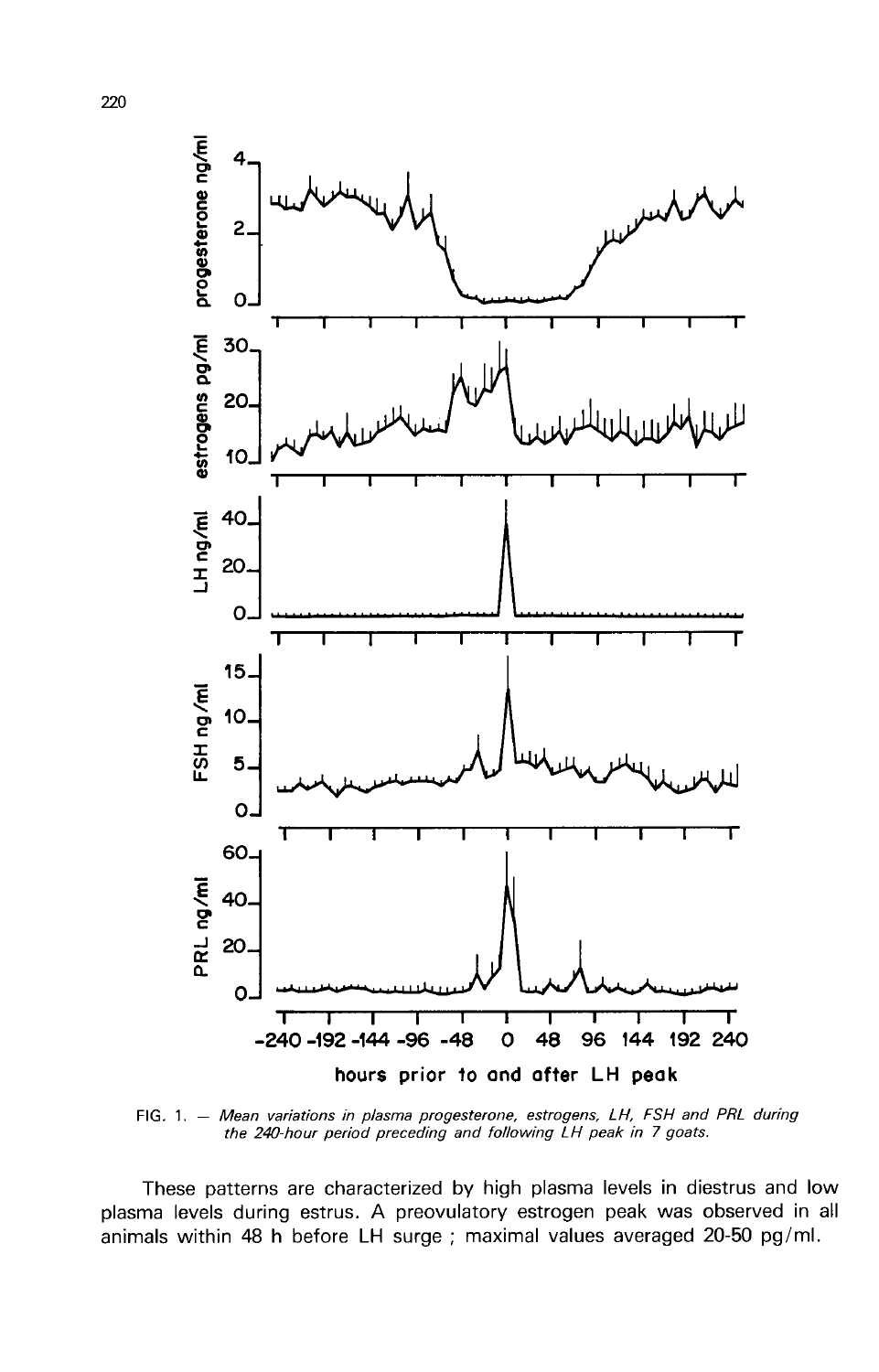The estrogen increase coincided with a decrease in the plasma progesterone level ; these events seem to confirm the hypothesis of a feedback mechanism in goats controlling preovulatory LH release, similar to that described in other species, particularly in sheep (Karsch et al., 1978).

The LH surge was observed 8 to 24 h after the onset of behavioural estrus ; according to Kakusya (1980), LH peak occurs in pygmy goats 6.5 h after the onset of estrus. According to Bondurant et al. (1981), LH surge is observed for 6 h preceding or following male receptivity in goats with photoperiodic induction of estrus. Absolute values were not significantly different.

As regards plasma FSH levels, it should be recalled that the rise observed beginning at 60 h prior to LH peak might be superimposed essentially to preovulatory estrogen increase. Furthermore, high FSH levels seemed to be closely related to low progesterone concentration.

Patterns of plasma PRL levels are characterized by a maximal peak during estrus ; these patterns are similar to those described by Kann and Denamur (1974) in sheep. The mean PRL concentrations in our study are lower than those described by Hart (1973) in anestrous virgin goats or by Bryant and Greenwood (1968) in a lactating goat. These differences in concentration probably depend on the different reproductive statuses of the animals studied.

The high variability of the concentrations we observed and the presence of some occasional increases do not appear to be easily explained in relation to variations in the other hormones we have described.

We conclude that hormonal control of the estrous cycle in goat may be very similar to that hypothesized in other ruminant species as cow and sheep, particularly as regards the relationship between ovarian steroid and gonadotropin (LH and FSH) levels.

Reçu en juillet 1982.<br>Accepté en octobre 1982.

Acknowledgements. — We wish to thank Dr. L. E. Reichert, Jr. for the ovine LH (NIH-LH-S20 and LER-1374A) and ovine PRL (LER-860-2) and Dr. K. W. Cheng for the bovine FSH and anti-bovine FSH serum. This work was supported by a grant from C.N.R. of Italy, 1982, Gruppo Nazionale Scienze Veterinarie.

Résumé. Les concentrations plasmatiques de la progestérone, des œstrogènes, de la LH, de la FSH et de la PRL au'cours du cycle cestral chez la chèvre.

On a déterminé, au moyen des dosages radioimmunologiques, les variations des concentrations plasmatiques de la progestérone, des cestrogènes, de la LH, de la FSH et de la PRL chez 7 chèvres.

La progestérone présente une concentration moyenne de 0,0-0,8 ng/ml au cours de l'œstrus et de 1-4 ng/ml au cours de la période interœstrale.

Les taux plasmatiques des oestrogènes qui varient entre 10-20 pg/ml au cours de la période intercestrale s'élèvent jusqu'à 26,9  $\pm$  3,18 pg/ml au moment de l'œstrus.

La LH présente un pic pré-ovulatoire bien défini (40,7  $\pm$  10,12 ng/ml) entre la 8<sup>e</sup> et la 24e heure après le début de l'oestrus ; ensuite les taux plasmatiques de cette hormone varient entre 0,5-3,0 ng/mI.